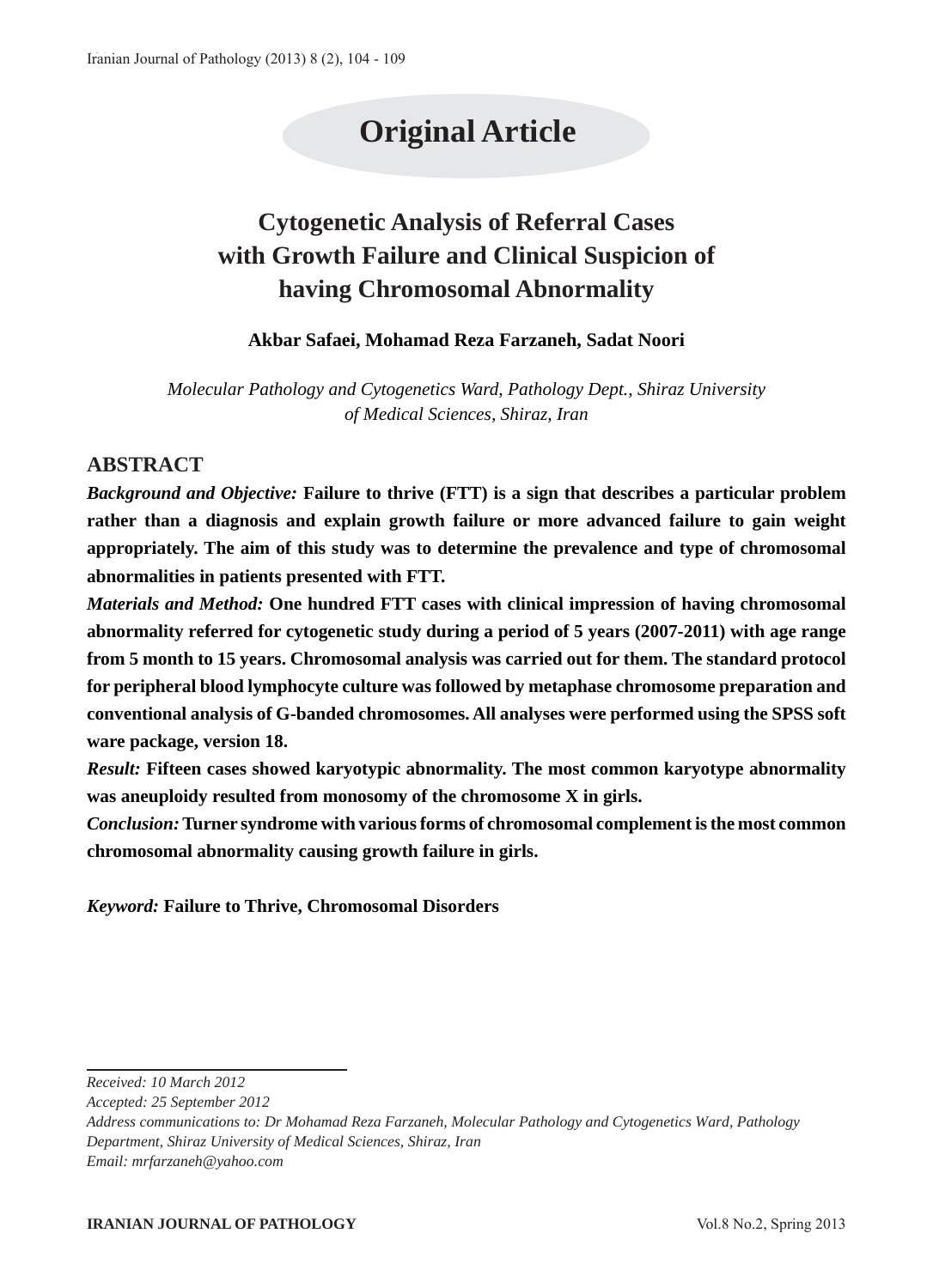# **Introduction**

ailure to thrive (FTT) is considered as a<br>sign denoting a particular problem rather<br>than a diagnosis. This term describes sign denoting a particular problem rather than a diagnosis. This term describes infants and children who lose weight or failure to gain weight in accordance with standardized growth chart. Stature (linear growth) and head circumference may also be affected in severe cases of FTT (1).

Although newborn growth is dependent on intrauterine factors, growth during infancy is largely nutritionally driven. Under nutrition is believed to be the most common cause of growth failure. Most of referral cases with impression of growth retardation are presented with short stature, inappropriate weight for age or failure to gain weight in accordance with standardized growth chart. Delay in secondary sexual development may also is seen (2). Chromosomal derangement might also adversely affect fetal and postnatal growth (3). Down syndrome (DS) and Turner syndrome (TS) are the most common chromosomal abnormalities noted in cases with growth failure (3). Posture and interaction also may reflect growth retardation. Dysmorphic features suggest possible genetic and chromosomal abnormality. Recently the genetic and non environmental diseases are going to be important cause of morbidity and mortality (2,4- 6). There are also several groups of disorders both medical and psychosocial that can affect growth pattern at any time both prenatally and postnatally (6). Standard karyotyping is used as the first step for diagnosis of cytogenetic abnormalities in suspected cases with growth retardation. The aim of this study was cytogenetic examination of referral cases who presented with FTT.

# **Materials and Methods**

In this cross sectional descriptive study, 100

patients during the period, 2007 to 2011 were examined. All of these children had evidence of growth failure based on history, physical examination and laboratory data and were referred by pediatricians in order to rule out any possibility of cytogenetic abnormality as the main cause of growth retardation. Patients with multiple congenital anomalies and mental retardation excluded from study.

All referral cases with age range above 15 years and those with typical gross abnormalities such as DS were excluded.

Standard karyotyping using cultured peripheral blood lymphocytes with subsequent G banding of metaphase spreads was carried out for the cases. Briefly, peripheral blood lymphocytes were cultured in RPMI 1640 basal medium containing 10% fetal calf serum (Gibco-Invitrogen-USA) for 72 hours in 35 Celsius degree, then treated with 0.1 microgram/ml of colcemid (Gibco-Invitrogen-USA) to stop the cells in metaphase of mitotic division. After harvesting, metaphase chromosomes were spread and stained using standard G-banding technique. For each case, 15 metaphase spreads were analyzed using Cytovision Chromosomal Karyotyping Automatic System (Genetix Company-USA). In case of mosaicism, at least 30 metaphases were examined. Cytogenetic analysis and report were based on ISCN 2009 (7).

We performed statistics comparing between cytogenetic subclasses and age groups using independent *t-*test. All analyses were performed using the SPSS soft ware package, version 18.The mean age of cases with abnormal karyotype and those with normal karyotype was analyzed by independent *t-*test method. All data were protected for purpose of anonymity.

#### **Results**

There were 100 children with clinical manifestation of growth retardation referred from pediatricians for cytogenetic study. The subjects ranged from 5 months to 15 years with mean age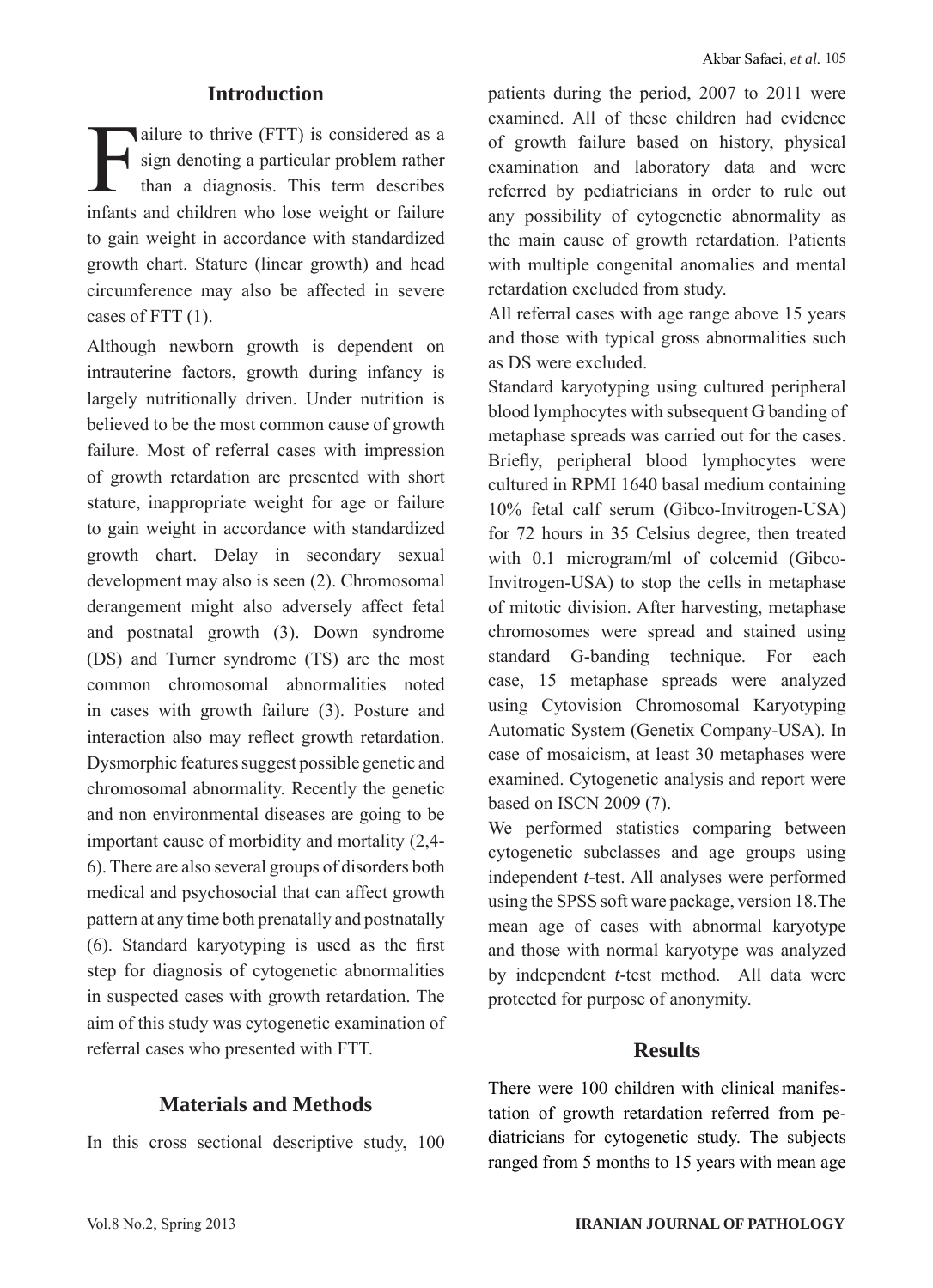$6.9 \pm 4.2$  years. Most of them  $(85%)$  had normal karyotye (Fig.1). Fifteen percent of them had abnormal karyotype (Fig. 2). Pericentric inversion



**Fig. 1-** Normal Karyotype, 46XX from referral cases

on chromosome 9 was noted in two cases which is usually considered as a normal variation of the chromosome 9.



**Fig. 2-** Abnormal Karyotype from a referral case with Turner sydrome, 46xo

**Table 1-** Distribution of chromosomal abnormality in 100 referral cases with growth retardation

| Chromosomal            | Number of cases | Age             | <b>Sex</b> |
|------------------------|-----------------|-----------------|------------|
| Abnormality            |                 | Mean $\pm SD$   |            |
| 45.X                   | 8               | $8.8 \pm 2.7$   | F          |
| 45, X/46, X, i(X)(q10) | 3               | $8.8 \pm 3.8$   | F          |
| 46, X, i(X)(q10)       | 2               | $11.5\pm4.5$    | F          |
| 45, X/46, XX           |                 | 9               | F          |
| 45, X/46, XX/47, XXX   | 1               | 11              | F          |
| 46, XX, inv(9)(p13q12) | $\overline{2}$  | $11.25 \pm 4.4$ | F          |
| 46 XY                  | 14              | $2.17 \pm 1.36$ | М          |
| 46XX                   | 69              | $7.3 \pm 4$     | F          |
| Total                  | 100             |                 |            |

The most common karyotypic abnormality was 45,X (a karyotype with one X chromosome) (Table 1). In addition to numerical abnormalities of chromosome X, two types of structural abnormality of chromosomes including isochromosome of the long arm of the X and pericentric inversion on the chromosome 9 were noted. Fourteen percent of the cases were male children presenting with failure to thrive, however, no abnormality was detected in cytogenetic analysis. Fifteen percent of the cases, all of whom were female children had abnormal chromosomal complement identifying Turner syndrome (Table 1). The

mean age of females with Turner syndrome was 9.4±2.9 and the mean age of females with normal karyotype was  $7.3\pm4$ . There was no significant correlation between chromosomal abnormality and age of the patients (*P=*0.053).

# **Discussion**

Although, undernutrition is the most common cause of growth failure, chromosomal abnormalities are also among common factors that adversely affect both fetal and postnatal growth (8-14). Of these, the most common is DS which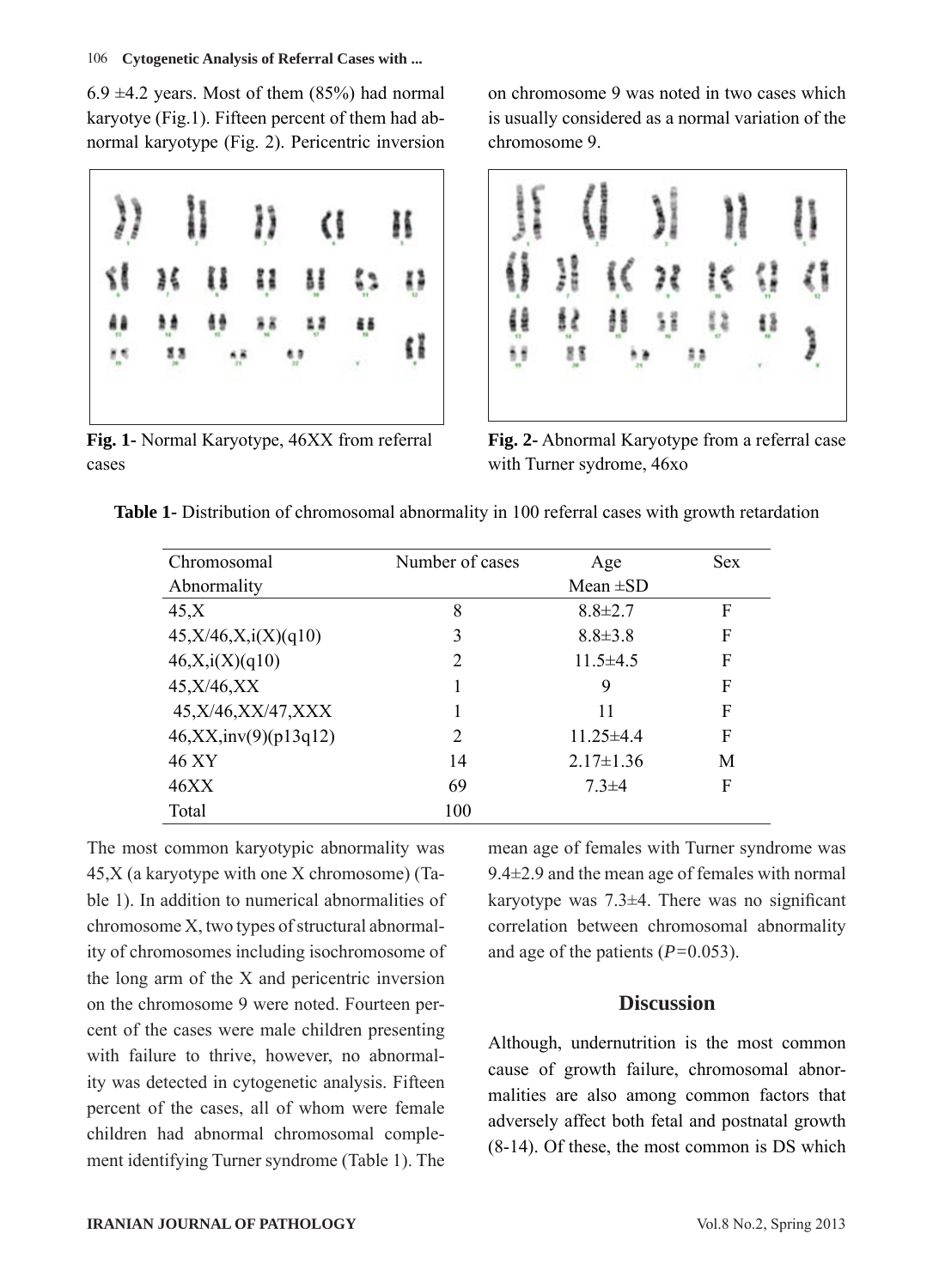affect nearly 1:600 live born infants. In girls with short stature and growth retardation, Turner syndrome is a very common cause of short stature (linear growth failure) affecting 1:2000-5000 live born girls (15).

Other chromosomal abnormalities including trisomy 13 and 18, and monosomy 5 are associated with significant congenital anomaly, mental retardation and short stature. Furthermore, short stature is frequently associated with many other syndromes, both defined and undefined by specific genetic mutations.

Because of easily recognized typical phenotypic features, cases with significant congenital anomalies and mental retardation have been already excluded from our study. It is said that the most common features of Turner syndrome are pre- and postnatal growth retardation and gonadal dysgenesis. Girls with Turner syndrome have mild growth impairment at birth, grow slowly during infancy and at the onset of childhood and have delayed onset of secondary sex characteristics as well (16). Three percent of 555 children presented with FTT had Turner syndrome (17). Iravathy *et al.* studied 60 referral cases with suspected chromosomal abnormality and 10% had abnormal karyotype (18). The most frequent karyotypic abnormality in cases with primary amenorrhea was sex chromosome aneuploidy comprising monosomy of the X chromosome (19, 20). We found that 15% of cases had abnormal Karyotype who had cytogenetic finding in favor of Turner syndrome. While fourteen percent of our cases were male and had no karyotypic abnormality, 15 out of 86 female cases (17.4%) had abnormal karyotype.

Great majority of cases with chromosomal abnormality were pure or mosaic forms of Turner syndrome with different chromosome complements which constitute 88.2% of cases. Only two cases with pericentric inversion on chromosome 9 were detected. Although, this finding is usually considered as a normal variation of the chromosome 9, its probable effects and consequences remain to be studied. About 53% of cases with TS had the classic 45,X chromosome complement. The second most common karyotype in these cases is  $45, X/46, X, I (X)(q10)$  a mosaic form of TS with relative frequency of 20%. Together with other mosaic forms shown in the Table1 about 34% of TS cases are mosaic. Accordingly, it may be concluded that post zygotic mitotic events in somatic cells derived from the fertilized egg, have significant role in giving rise to TS in present study. This finding disagrees with the frequencies reported for mosaic forms of TS (21- 23). Literature review however, shows that the frequency of both classic and mosaic forms of TS is variable among studies (22). For example Iqbal *et al .*found that 40% of the girls were with ,45X karyotype and 32% were with45,X,46/XX chromosomal complement similar to our study .(8)We advise all girls with short stature (less than the3 rd percentile) should have a cytogenetic study if there are any features of Turner syndrome presented.

# **Conclusion**

We showed that a significant proportion of pediatric cases especially girls with unexplained growth retardation had karyotypic abnormality, most commonly Turner syndrome. We recommend cytogenetic study for such cases for early diagnosis and management. It is necessary that females with Turner syndrome be diagnosed as soon as possible so they may achieve the maximum benefit of growth hormone therapy. The lack of significant correlation between chromosomal abnormality and age of these cases might be due to limited samples therefore, the repetition of the study using a larger sample size is recommended.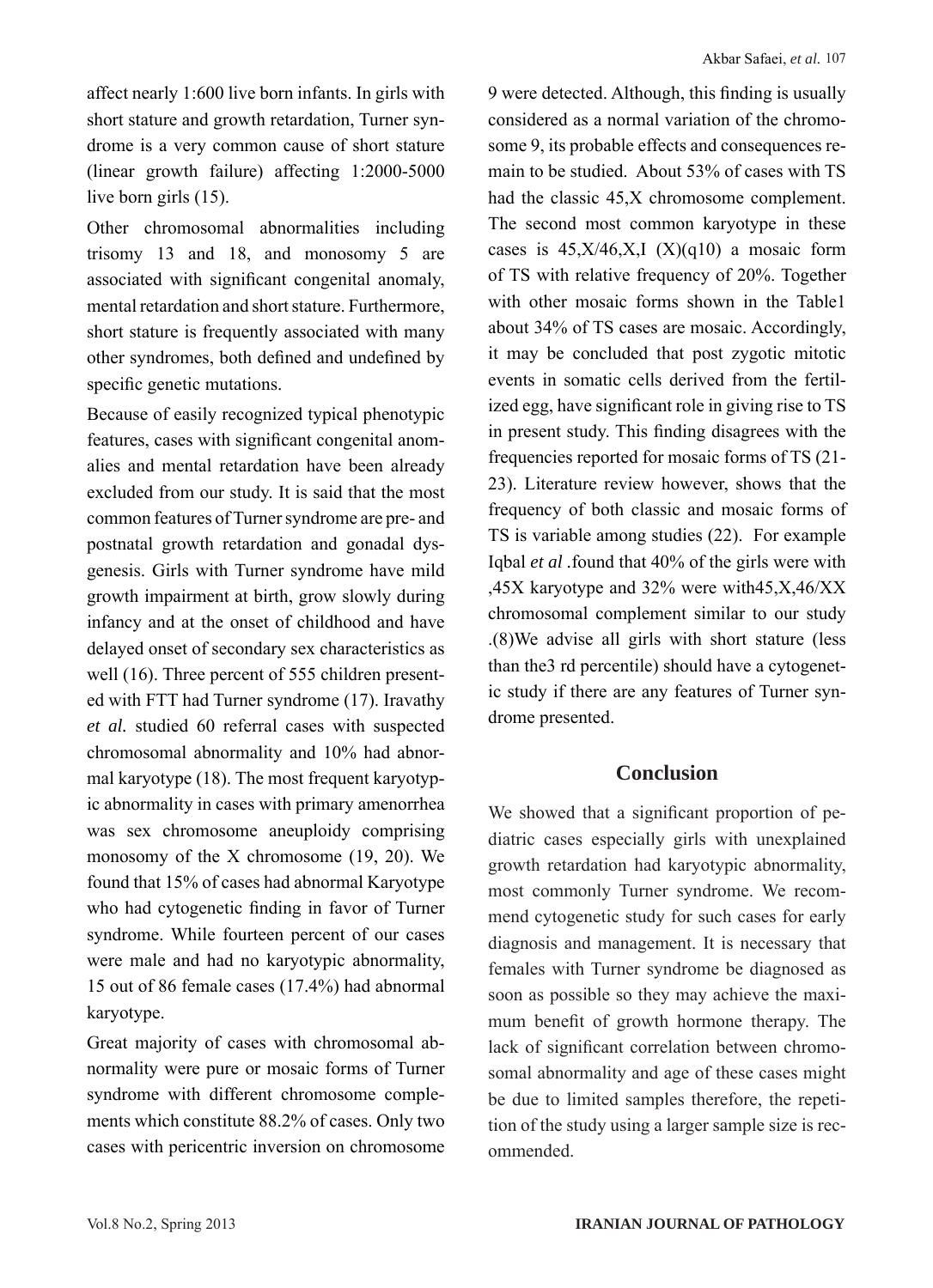108  **Cytogenetic Analysis of Referral Cases with ...**

#### **Acknowledgement**

We are grateful to cytogenetic technician of Molecular and Cytogenetic Branch of Pathology Department of Shiraz University of Medical Sciences. This study also was supported by Shiraz University of Medical Sciences. The authors declare that there is no conflict of interest.

#### **References**

 1. Kliegman RM, Behrman R, Jenson HB, Stanton BF editors. Nelson Textbook of Pediatrics. 18th ed. New York:Elsevier;2007.

2. Uptodate.com. © 2012 UpToDate, Inc. [Updated 2010 May 15; cited 2011 May 2]. Available from:http// www.uptodate.com/.

 3. Batch J. Turner syndrome in childhood and adolescence. Best Pract Res Clin Endocrinol Metab 2002;16(3):465-82.

4. Rajasekhar M, Murugesan R, Rao R, Shetty H, Jyothirao, Gopinath PM, *et al.* Cytogenetic analysis of 1400 referral cases: Manipal experience. Int J Hum Genet 2010;10(1-3):49-55.

 5. Verma IC. Burden of genetic disorders in India. Indian J Pediatr 2000;67(12):893-98.

 6. Verma IC, Saxena R, Lall M, Bijarnia S, Sharma R. Genetic counseling and prenatal diagnosis in India experience at Sir Ganga Ram Hospital Indian. J Pediatr 2003;70(4):293-7.

7. Shaffer LG, Slovak ML, Campbell LJ. ISCN 2009 an international system for human cytoenetic nomenclature. Basel:Karger publishers, Inc; 2009.

8. Iqbal U, Mehmood S, Faisal M, Hasnain S. Chromosomal analysis of girls with short stature and puberty failure. Trends Med Res 2007;2(4):204-7.

 9. Monastirli A, Stephanou G, Georgiou S, Andrianopoulos C, Pasmatzi E, Chroni E, *et al.* Short stature, type E brachydactyly, exostoses, gynecomastia and cryptoorchidism in a patient with 47,XYY/45,X/46,XY mosaicism. Am J Med Sci 2005;329(4):208-10.

10. Pipiras E, Dupont C, Chantot-Bastaraud S, Siffroi JP,

Bucourt M, Batallan A, et al. Structural chromosomal mosaicism and prenatal diagnosis. Prenat Diagn 2004;24(2):101-3.

 11. Langlos S, Yong SL, Wilson RD, Kwong LC, Kalousek DK. Prenatal and postnatal growth failure associated with maternal heterodisomy for chromosome 7. J Med Genet 1995;32:871-5.

 12. Enders H. 9 chromosomal and genetic forms of growth failure. Baillière's Clin Endocrinol Metab 1992;6 (3):621-43.

 13. Jolley CD. Failure to thrive. Curr Pobl Pediatr Adolesc Health Care 2003;33:183-206.

 14. Philipp T, Philipp K, Reiner A, Beer F, Kalousek DK. Embryoscopic and cytogenetic analysis of 233 missed abortion: factors involved in the pathogenesis of developmental defects of early failed pregnancies. Hum Reprod 2003;18(8):1724-32.

 15. Petrović B, Ljubić A, Nikolić L. Chromosomal aberrations as etiological factors of intrauterine growth etardation. Vojnosanit Pregl 2008;65(3):195-8.

 16. Davenport ML, Punyasavatsut N, Gunther D, Savendahl L, Stewart PW. Turner syndrome: a pattern of early growth failure. Acta Paediatr Suppl 1999;88(433):118-21.

17. Readperiodicals.com. Advameg, Inc. ;[ updated 2011 October 5; cited 2012 Jan 1].Available from: http:// www.mjn.com/professional/newsletters.

 18. Goud KI, Raina V, Verma S, Chadha G. Cytogenetics and genetic counseling of patients in north India. JK Science 2006;8(1):28-30.

 19. Safaei A, Vasei M, Ayatollahi H. cytogenetic analysis with primary amenorrehea in southern of iran. Iran j pathol 2010;5(3):121-5.

 20. Kammoun I, Chaabouni M, Trabelsi M, Ouertani I, Kraoula L, M'rad R. genetic analysis of turner syndrome: 89 cases in tunisia. Ann Endocrinol 2008;69(5):440-5.

 21. El-Bassyouni HT, Afifi HH, Aglan MS, Mahmoud WM, Zaki M. Growth curves of Egyptian patients with Turner syndrome. Am J Med Genet A Am J Med Genet A. 2012 Jul 27. doi: 10.1002/ajmg.a.35518.

22. McPherson MR, Pincus MR. Henry's clinical diagnosis and management by laboratory method. 22th